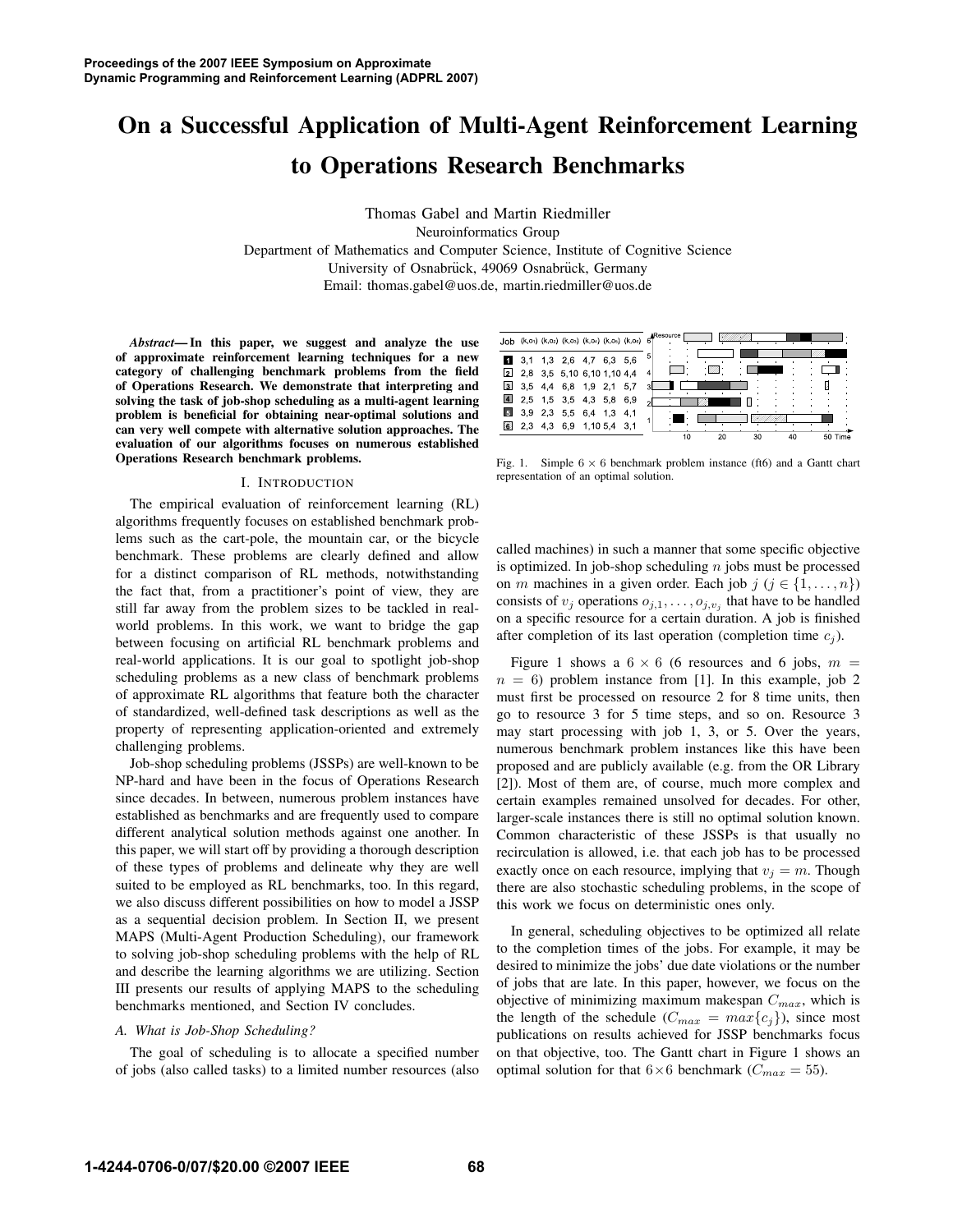#### *B. MDP vs. MMDP Modelling of Scheduling Problems*

Basically, there are two ways of modelling a JSSP as Markov Decision Process (MDP, [3]). The straightforward alternative is to interpret a scheduling problems as a *single* MDP. We can represent the state  $s(t) \in S$  of the system by the situation of all resources as well as the processing status of all jobs. Additionally, a terminal state  $s_f$  describes the situation when all jobs have been finished, i.e.  $s_k(t) = s_f$  for all  $t \geq C_{max}$ . An action  $a(t) \in A$  describes the decision of which jobs are to be processed next on the resources. Moreover, we can say that the overall goal of scheduling is to find a policy  $\pi^*$  that minimizes production costs  $c(s, a, t)$  accumulated over time

$$
\pi^* := \min_{\pi} \sum_{t=1}^{C_{max}} c(s, a, t).
$$
 (1)

Costs may depend on the current situation, as well as on the selected decision, and have to relate closely to the desired optimization goal (e.g. they may occur when a job violates its due date).

The second modelling alternative extends the first one by interpreting JSSPs as a *multi-agent* Markov Decision Process (MMDP, [4]). Here, we associate to each of the *m* resources an agent *k* that locally decides on elementary actions  $a_k(t)$ . So, an element  $a(t)=(a_1(t),\ldots,a_m(t))$  of the joint action space is a vector composed of *m* elementary actions that are assumed to be executed concurrently. For example, starting to process the example in Figure 1 the agent associated to resource  $k = 3$  must decide which job to process next at this resource, where its set of actions at  $t = 1$  is  $A_3(1) = \{1, 3, 5\}.$ 

In scheduling theory, a distinction between predictive production scheduling (also called analytical scheduling or offline-planning) and *reactive* scheduling (or online control) is made [5]. While the former assumes complete knowledge over the tasks to be accomplished, the latter is concerned with making local decisions independently. Obviously, a single MDP modelling gives rise to analytical scheduling, whereas the MMDP formulation corresponds to performing reactive scheduling. In the following we prefer the MMDP modelling, hence, doing reactive scheduling, for the following reasons.

- Reactive scheduling features the advantage of being able to react to unforeseen events (like a machine breakdown) appropriately without the need to do complete replanning.
- Operations Research has to the bigger part focused on analytical scheduling and yielded numerous excellent algorithms (e.g. branch-and-bound) capable of finding the optimal schedule in reasonable time when the problem dimension  $(m \times n)$  is not too large and when being provided with complete knowledge over the entire problem. By contrast, reactive scheduling approaches are decentralized by definition and, hence, the task of making globally optimal decisions is aggravated. Accordingly, many interesting open research questions arise.
- From a practical point of view, a centralized control cannot always be instantiated, why the MMDP formulation

is of higher impact to real-world applications.

## *C. Related Work*

Job-shop scheduling has received an enormous amount of attention in the research literature. Classical approaches to solving job-shop scheduling problems cover, for instance, disjunctive programming, branch-and-bound algorithms, or the shifting bottleneck heuristic—a thorough overview is given in [6]. Moreover, there is a large number of local search procedures to solve job-shop scheduling problems. These include beam search, simulated annealing, or tabu search (see [7] for details). Furthermore, various different search approaches have been suggested based on genetic algorithms (e.g. [8] or [9]).

In contrast to these analytical methods yielding to search for a single problem's best solution, this paper's focus is on the class of reactive scheduling techniques. Most relevant references for reactive scheduling cover simple as well as complex dispatching priority rules (see [10] or [11]). Focusing on job-shop scheduling with blocking and no-wait constraints, in [12] the authors develop heuristic dispatching rules (such as AMCC, cf. Section III) that are suitable for online control.

Using our reactive scheduling approach, the finally resulting schedule is not calculated beforehand, viz before execution time. Insofar, our RL approach to job-shop scheduling is very different from the work of Zhang and Dietterich [13] who developed a repair-based scheduler that is trained using the temporal difference reinforcement learning algorithm and that starts with a critical-path schedule and incrementally repairs constraint violations. Mahadevan et al. have presented an average-reward reinforcement learning algorithm for the optimization of transfer lines in production manufacturing which resembles a specialization of a scheduling problem. They show that the adaptive resources are able to effectively learn when they have to request maintenance [14], and that introducing a hierarchical decomposition of the learning task is beneficial for obtaining superior results [15].

# II. REINFORCEMENT LEARNING FOR MULTI-AGENT PRODUCTION SCHEDULING

In this section, we first introduce MAPS (multi-agent production scheduling), our approach to solving job-shop scheduling problems by adopting a multi-agent perspective. The key concepts of MAPS provide possible answers to questions regarding a suitable state and action modelling in the considered multi-agent domain, as well as to questions on how to benefit from employing a reinforcement learning algorithm at the core of the approach. Besides a short review on the basic ideas of our relevant previous work [16], [17], we suggest several extensions to render MAPS applicable to the types of large-scale benchmark problems we are considering in this paper.

### *A. Foundations of MAPS*

As indicated, the global decision  $a(t)$  is a vector of single decisions  $a_k(t)$  that are made by agents associated to the *m* resources. For an agent taking an action means deciding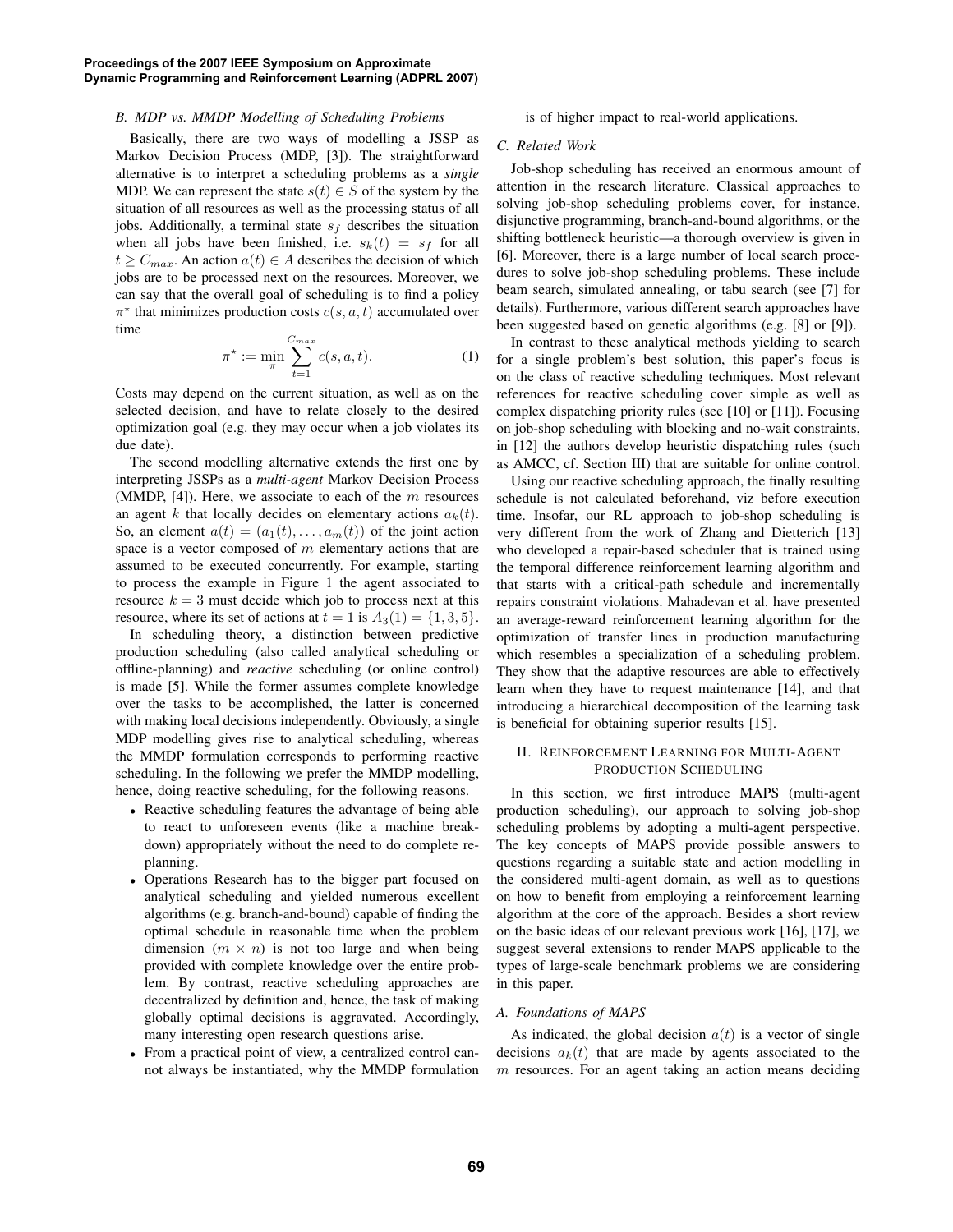which job to process next out of the set  $A_k(t)$  of currently waiting jobs at the corresponding resource *k*. Accordingly, an agent cannot take an action at each discrete time step *t*, but only after its resource has finished one operation, because each resource can only work on processing one job at a time. Therefore, the agent makes its decisions after time intervals whose lengths  $\Delta t_k$  are determined by the durations of the operations processed.

While in the previous work mentioned we primarily considered settings where only one learning agent was part of the system, we now turn to real multi-agent settings. In the multi-agent literature, there is a distinction between jointaction learners and independent learners [18]. The former can observe their own, as well as the other agents' action choices. Consequently, in that case the MMDP can be reverted to a single-agent MDP with an extended action set and be solved by some standard method. In this paper, however, we concentrate on the case of independent learners, where each agent *k* knows only its own contribution to the joint action.

The global view  $s(t)$  on the plant, including the situation at all resources and the processing status of all jobs, would allow some classical solution algorithm (like a branch-andbound method), being run within each agent, to construct a disjunctive graph for the problem at hand and solve it. In this respect, however, we introduce a significant aggravation of the problem: First, we require a reactive scheduling decision in each state to be taken in real-time, i.e. we do not allot arbitrary amounts of computation time. Second, we restrict the amount of state information the agents get. Instead of the global view, each agent *k* has a local view  $s_k(t)$  only, containing condensed information about its associated resource and the jobs waiting there. On the one hand, this restriction increases the difficulty in finding an optimal schedule. On the other hand, it allows for complete decentralization in decision-making since each agent is provided with information only that are relevant for making a local decision at resource *k*. This is particularly useful in applications where no global control can be instantiated and where communication between distributed working centers is impossible. Nevertheless, the number of features provided to a single agent, viz the local view, is still large and forces us tackle a high-dimensional continuous state-action space.

# *B. Using RL to Learn Dispatching Policies*

When there is no explicit model of the environment available, Q learning [19] is one of the reinforcement learning methods of choice to learn a value function for the problem at hand, from which a control policy can be derived. The Q function  $Q : S \times A \rightarrow \mathbb{R}$  expresses the expected costs when taking a certain action in a specific state. The Q update rule directly updates the values of state-action pairs according to

$$
Q(s, a) := (1 - \alpha)Q(s, a) + \alpha(c(s, a, s') + \gamma \min_{b \in A(s')} Q(s', b))
$$
\n(2)

where  $\alpha$  is the learning rate,  $\gamma$  the discount factor, and where the successor state  $s'$  and the immediate costs  $c(s, a, s')$  are generated by simulation or by interaction with a real process.

Since our approach enforces a distributed decision-making by independent agents, the Q update rule is implemented within each learning agent and adapted to the local decision process ( $\alpha = 1$  for better readability):

$$
Q_k(s_k(t), a_k(t)) := c(s, a, t)
$$
  
 
$$
+ \gamma \min_{b \in A_k(t_{next})} Q_k(s_k(t_{next}), b)
$$
 (3)

This learning rule establishes a relation between the local dispatching decisions as made by agent *k* and the overall optimization goal, since the global immediate costs are taken into consideration (e.g. costs caused due to a tardy job in the system).

A crucial precondition for MAPS to learning to make sophisticated scheduling decisions is that the global direct costs (as feedback to the learners) coincide with the our overall objective of scheduling (minimizing maximal makespan *Cmax*). It is well-known that the makespan of a schedule is minimized, if as many resources as possible are processing jobs concurrently and if as few as possible resources with queued jobs are in the system: Usually, a high utilization of the resources implies a minimal makespan [7]. This argument gives rise to defining

$$
c(s, a, t) := \sum_{k=1}^{m} |\{j \mid j \text{ queued at } k\}| \tag{4}
$$

so that high costs are incurred when many jobs that are waiting for further processing are in the system and, hence, the overall utilization of the resources is poor.

If we assume convergence of  $Q_k$  to the optimal local value function  $Q_k^*$ , we obtain a predictor of the expected accumulated global costs that will arise, when in state *s<sup>k</sup>* a job denoted by  $a_k$  would be processed next. Then, a policy  $\pi$ that exploits  $Q_k$  *greedily* will lead to optimized performance of the scheduling agent. A policy greedily exploiting the value function chooses its action  $a_k(t)$  as follows

$$
a_k(t) := \pi(s_k, a_k, t) = \min_{b \in A_k(t)} Q_k(s_k(t), b)
$$
 (5)

We distinguish between the learning and the application phases of the agents' dispatching policies. During the latter, the learned *Q<sup>k</sup>* function is exploited greedily according to Equation 5. During the former, however, updates to  $Q_k$  are made (cf. Equation 4) and an exploration strategy is pursued which chooses random actions with some probability.

Assuming a typical  $m \times n$  job-shop scheduling problem, it is easy to see that the transition graph of the system is acyclic and the number of states till reaching *s<sup>f</sup>* is finite. Therefore, all policies are always proper and the problem horizon is finite, which is why  $\gamma$  can safely be set to one (no discounting).

When considering a single job-shop problem, the number of possible states is, of course, finite since we consider deterministic JSSPs. The motivation of our research, however, is not to just focus on individual problem instances, but on arbitrary ones. Accordingly, we need to assume the domain of Q to be infinite or even continuous and will have to employ function approximation mechanisms to represent it.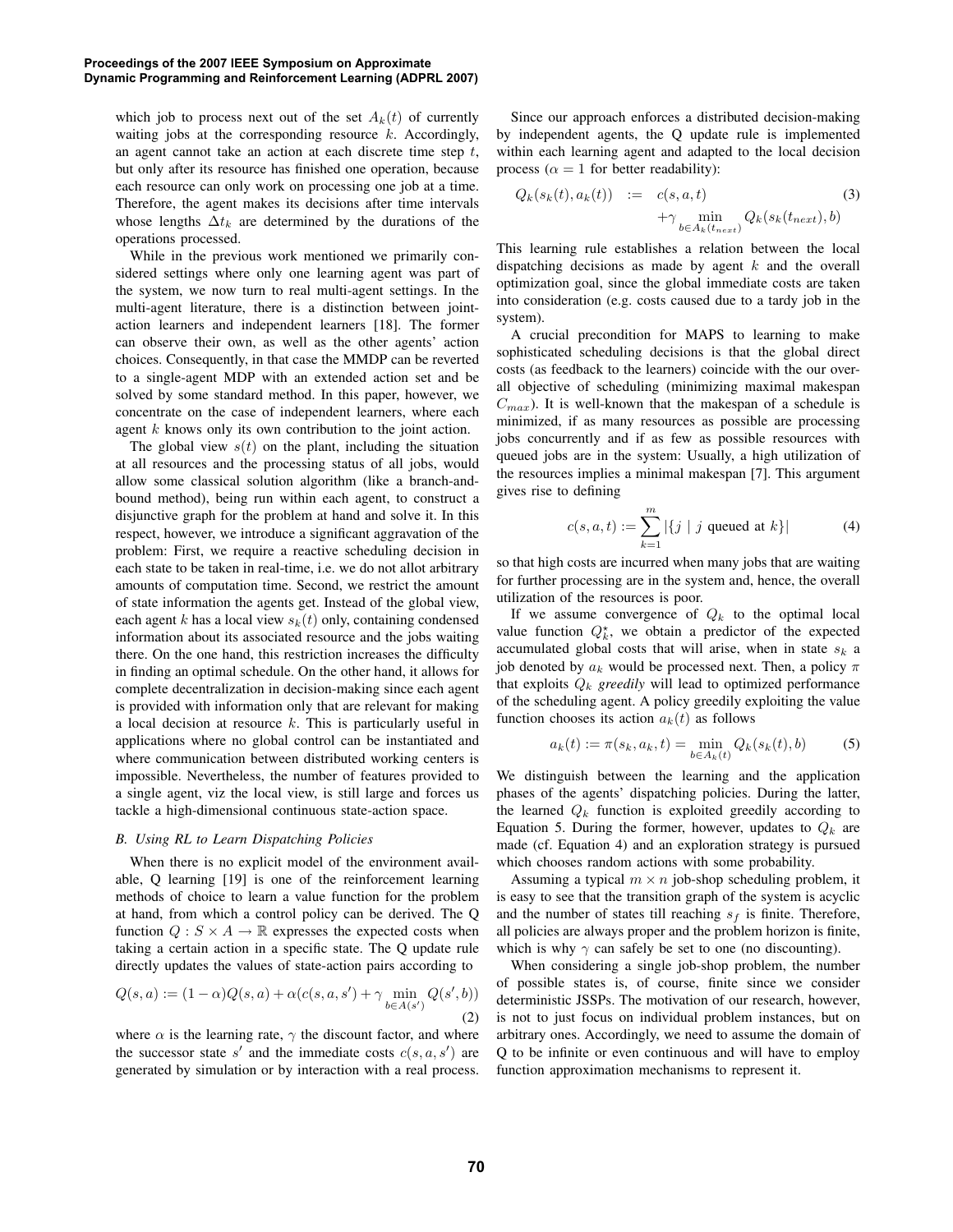### *C. Representing the State-Action Value Function*

Since we consider value functions  $Q_k$  with infinite domain, we need to employ some function approximation technique to represent it. In this work, we use multi-layer perceptron neural networks to represent the state-action value function. On the one hand, feed-forward neural networks are known to be capable of approximating arbitrarily closely any function  $f: D \to \mathbb{R}$  that is continuous on a bounded set *D* [20]. On the other hand, we aim at exploiting the generalization capabilities of neural networks yielding general dispatching policies, i.e. policies which are not just tuned for the situations encountered during training, but which are general enough to be applied to unknown situations, too.

*1) Net In-/Output:* Input to the neural net is the local view, i.e. the features describing the situation of the resource as well as single waiting jobs. The neural network's output value  $Q_k(s_k, a_k)$  directly reflects the priority value of the job corresponding to action  $a_k$  depending on the current state  $s_k$ .

We represent states  $s_k \in S$  and actions/jobs  $a_k \in A_k$  by feature vectors generated by the resources' local view. A thorough feature description is beyond the scope of this paper. We note, however, that the features have to exhibit some relation to the future expected costs, hence to the makespan, and must allow for a comprehensive characterization of the current situation. So, state features depict the current situation of the resource describing its processing state and the set *A<sup>k</sup>* of jobs currently waiting at that resource. Action features *a<sup>k</sup>* characterize single jobs from  $A_k$  currently selectable by  $k$ . Here, we aim at describing makespan-oriented properties of individual jobs (like processing time or relative waiting time indices) as well as immediate consequences to be expected when processing that job next.

*2) Fitted Q Iteration:* In Section II-B, we have pointed to the distinction between the learning and the application phase of MAPS. During learning, a set  $S_L$  of scheduling problem instances is given—these problems are processed on the plant repeatedly, where the agents are allowed to schedule jobs randomly with some probability, obtaining new experiences that way. In principle, it is possible to perform an update on the state-action value function according to Equation 4 after each state transition. However, to foster fast improvements of the learned policy by exploiting the training data as efficiently as possible, we make use of fitted Q iteration.

Fitted Q iteration denotes a batch (also termed off-line) reinforcement learning framework, in which an approximation of the optimal value function is computed from a finite set of four-tuples [21]. The set of four-tuples  $\mathbb{T} = \{(s^i, a^i, c^i, \overline{s}^i)|i =$ 1*,...,p*} may be collected in any arbitrary manner and corresponds to single "experience units" made up of states *s<sup>i</sup>* , the respective actions  $a^i$  taken, the immediate costs  $c^i$  incurred, as well as the successor states  $\bar{s}^i$  entered.

The basic algorithm takes  $T$ , as well as a regression algorithm as input, and after having initialized  $\tilde{Q}$  and a counter *q* to zero, repeatedly processes the following three steps until some stop criterion becomes true:

- increment *q*
- build up a training set  $\mathbb F$  for the regression algorithm according to:  $\mathbb{F} := \{(in^i, out^i)|i = 1, \ldots, p\}$  where  $\hat{Q}_{q-1}(\bar{s}^i, a^i)$  and  $out^i = c^i + \gamma \min_{b \in A(s^i)} \tilde{Q}_{q-1}(\bar{s}^i, b)$ • use the regression algorithm and the training set  $\mathbb F$  to
- induce an approximation  $\tilde{Q}^q$  :  $S \times A \rightarrow \mathbb{R}$

Subsequently, we consider neural fitted Q iteration (NFQ, [22]), a realization of fitted Q iteration where multi-layer neural networks are used to represent the Q function and an enhanced network weight update rule is employed. NFQ is an effective and efficient reinforcement learning method for training a Q value function that requires reasonably few interactions with the scheduling plant to generate dispatching policies of high quality. We will develop an optimistic version of NFQ to be used in the scope of this work in Section II-D.

*3) Convergence Problems:* A critical question concerns the convergence of the learning technique to a (near-)optimal decision policy when used in conjunction with value function approximation. In spite of a number of advantages, neural networks are known to belong to the class of "exaggerating" value function approximation mechanisms [23] and as such feature the potential risk of diverging. There are, however, several methods for coping with the danger of non-convergent behavior of a reinforcement learning method and to reduce the negative effects of phenomenons like chattering and policy degradation. Since a thorough discussion of that concern is beyond the scope of this paper, we refer to relevant literature [24]–[26].

In order to be able to safely apply our learning approach to reactive scheduling to complex benchmark problems, we rely on *policy screening*, a straightforward, yet computationally intensive method for selecting high-quality policies in spite of oscillations occurring during learning (suggested by Bertsekas and Tsitsiklis [24]): We let the policies generated undergo an additional evaluation based on simulation (by processing problems from a separate set of screening scheduling problems S*S*), which takes place in between single iterations of the NFQ learning algorithm. As a result, we can determine the actual performance of the policy represented by the Q function in each iteration of the algorithm and, finally, detect and return the best policy created.

## *D. Optimistic Neural Fitted Q Iteration*

Remember that we take a fully distributed view on multiagent scheduling: The agents are completely decoupled from one another, get local state information, and are not allowed to share information via communication. Thus, unless the policies of other agents are stable, the environment as experienced by a single agent appears to be non-stationary. Furthermore, a crucial problem of cooperative independent learners is their inability to attribute the global costs correctly to different joint actions: Taking some action *a<sup>k</sup>* in some state may at different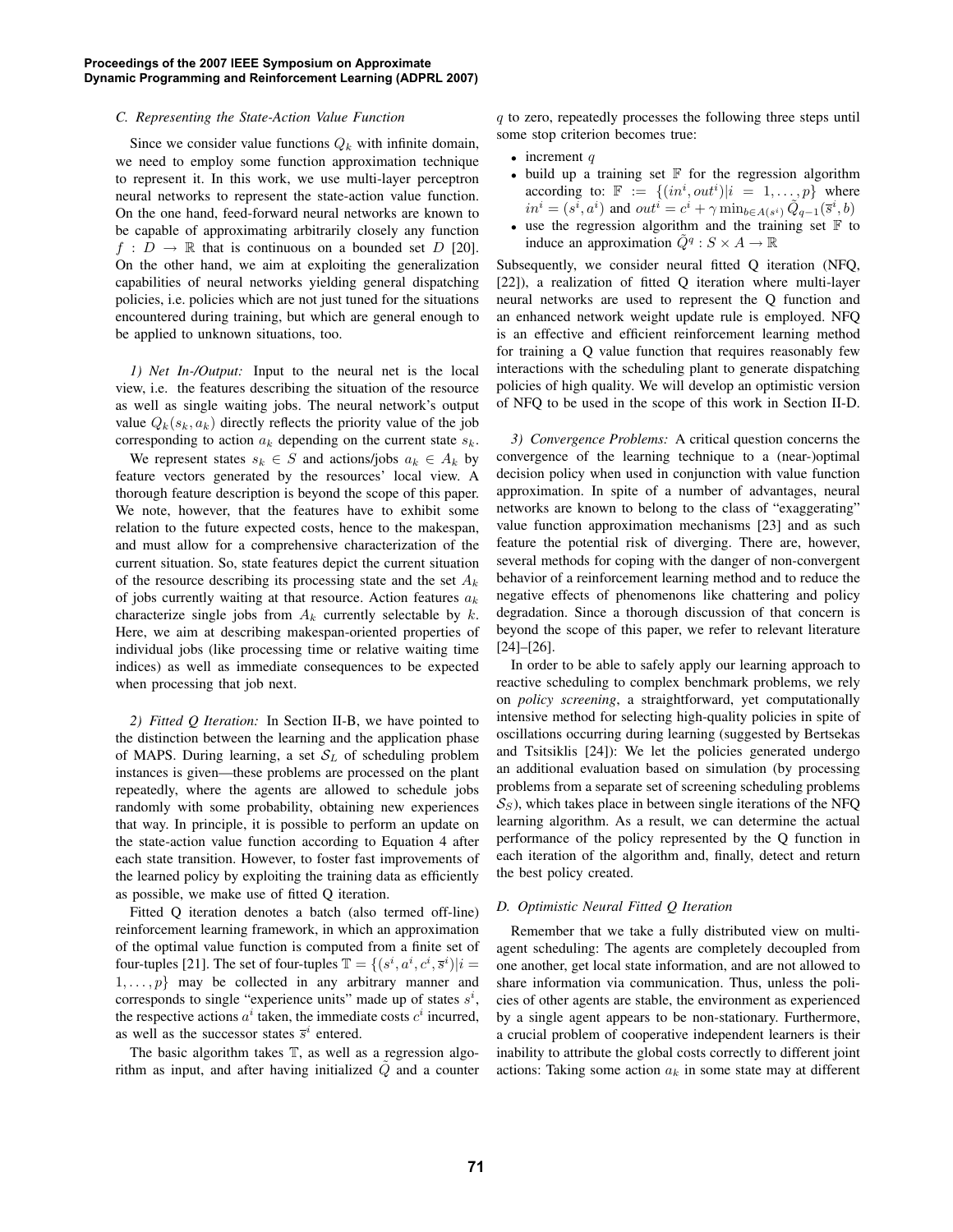times incur different costs/state transitions depending on the other agents' action choices.

Given the fact that the scheduling benchmarks to which we intend to apply MAPS are deterministic, we can employ a powerful mechanism for cooperative multi-agent learning during the learning phase permitting all agents to learn in parallel. Lauer and Riedmiller [27] suggest an algorithm for distributed Q learning of independent learners using the so called optimistic assumption (OA). Here, each agent *assumes* that all other agents act optimally, i.e. that the combination of all elementary actions forms an optimal joint-action vector. Given the standard prerequisites for Q learning, it can be shown that the optimistic assumption Q iteration rule (with current state *s*, action *a*, successor state *s* )

$$
Q_k(s, a) := \max\{Q_k(s, a), r(s, a) + \gamma \max_{b \in A(s')} Q_k(s', b)\} \tag{6}
$$

to be applied to agent-specific local  $Q$  functions  $Q_k$  converges to the optimal  $Q^*$  function in a deterministic environment, if initially  $Q_k \equiv 0$  for all  $k$  and if the immediate rewards  $r(s, a)$  are always larger or equal zero. Hence, the basic idea of that update rule is that the expected returns of state-action pairs are captured in the value of  $Q_k$  by successively taking the maximum. For more details on that algorithm and on the derivation of coordinated agent-specific policies we refer to [27].

For the benchmark problems we are tackling in this work, we have to take the following two facts into consideration: First, we are using the notion of costs instead of rewards, so that small Q values correspond to "good" state-action pairs incurring low expected costs (though we assume all immediate global costs to be larger or equal zero, cf. Equation 4). Second, we perform batch-mode learning by first collecting a large amount of training data (state transition tuples) and then calculating updated values to the Q functions.

To comply with these requirements, we suggest an offline reinforcement learning method that adapts and combines neural fitted Q iteration and the optimistic assumption Q update rule. In Figure 2, we give a pseudo-code realization of neural fitted Q iteration using the optimistic assumption (OA-NFQ). The distinctive feature of that algorithm lies in step 1 where a reduced (optimistic) training set  $\mathbb{O}$  with  $|\mathbb{O}| = p'$  is constructed from the original training tuple set  $\mathbb{T}$  ( $|\mathbb{T}| = p \geq p'$ ). In a deterministic environment where scheduling scenarios from a fixed set  $S_L$  of problems are repeatedly processed, the probability of entering some state *s<sup>k</sup>* more than once is larger than zero. If in  $s_k$  a certain action  $a_k \in A(s_k)$  is taken again when having entered  $s_k$  for a repeated time, it may eventually incur very different costs because of different elementary actions selected by other agents. The definition of  $\oslash$  basically realizes a partitioning of  $\mathbb T$  into  $p'$  clusters with respect to identical values of  $s_k$  and  $a_k$  (steps 1a and 1b). In step 1c the optimistic assumption is applied which corresponds to implicitly assuming the best joint action vector covered by the experience collected so far, i.e. assuming the other agents have taken optimal elementary actions that are

**Input:** number of Q iterations 
$$
N \in \mathbb{N}
$$
, training set  
\n
$$
\mathbb{T}_k = \{(s_k(t), a_k(t), c(s, a, t), s_k(t_{next}))
$$
\n
$$
| t \in \text{set of decision time points}\}
$$
\nfor better readability abbreviated as  $\mathbb{T}_k = \{(s^i, a^i, c^i, \overline{s}^i) | i = 1, ..., p\}$   
\n**Output:** state-action value function  $Q_k^{(top)}$ 

**init**  $Q_k^{(0)} \equiv 0$ **for**  $q = 0$  **to**  $N - 1$  //*Q* iterations 1) **generate** optimistic training set  $\mathbb{O} = \{ (in^j, out^j) | j = 1, ..., p' \}$  with  $p' \leq p$ **with** (a)  $\forall in^j \ \exists i \in \{1, ..., p\}$  with  $in^j = (s^i, a^i)$ (b)  $in^i \neq in^j \ \forall i \neq j \ (i, j \in \{1, ..., p'\})$  $^{(c)}$ <sub>*out<sup>j</sup>* := min</sub>  $(s^i, a^i, c^i, \overline{s}^i)$ ∈T<sub>k</sub> $\}$  $(s^i, a^i) = inj$  $\int_{k}^{t} c_i + \gamma \min_{b \in A(s')} Q_k^{(q)}(s'_i, b)$  $\lambda$ 2) **train** neural network given O to induce a new Q function  $Q_k^{(q+1)}$ 

3) **do** policy screening to evaluate  $\pi_{Q_k^{(q+1)}}$  and memorize  $Q_k^{(top)} := Q_k^{(q+1)}$  in case of a policy improvement

most appropriate for the current state and the agent's own elementary action  $a_k$ . Thus, the target value  $out<sup>j</sup>$  for some state-action pair  $in^j = (s^j, a^j)$  is the minimal sum of the immediate costs and discounted costs to go over all tuples  $(s^j, a^j, \cdot, \cdot) \in \mathbb{T}.$ 

After having constructed the training set  $\mathbb O$  any suitable neural network training algorithm can be employed for the regression task at hand (e.g. standard backpropagation or the faster Rprop algorithm [28] we use). Apart from those net training issues, the pseudo-code of OA-NFQ in Figure 2 reflects also the policy screening technique (cf. Section II-C): In between individual Q iterations we let the current value function  $Q_k^{(q)}$  and the corresponding dispatching policy, respectively, undergo an additional evaluation based on simulating a number of screening scheduling problems from a set  $S<sub>S</sub>$ . Via that mechanism the best Q iteration and its belonging Q function  $Q_k^{(top)}$  is detected and finally returned.

We need to stress that in presence of using a neural value function approximation mechanism to represent Q and providing agents with local view information only, neither the convergence guarantees for certain (averaging) types of fitted Q iteration algorithms (see Ernst et al. [21] for a thorough discussion), nor the convergence proof of the OA Q learning algorithm (supporting finite state-action spaces, only) endure. Nevertheless, it is possible to obtain impressive empirical results despite the approximations we employ, as we will show in Section III.

#### III. BENCHMARKING

In this section, we evaluate the use of approximate reinforcement learning for the Operations Research benchmark

Fig. 2. OA-NFQ, a realization of neural fitted Q iteration in deterministic multi-agent settings based on the optimistic assumption. The value function's superscripts in  $Q^{(q)}$  denote the number *q* of the respective Q iteration, the subscripts *k* indicate the agent.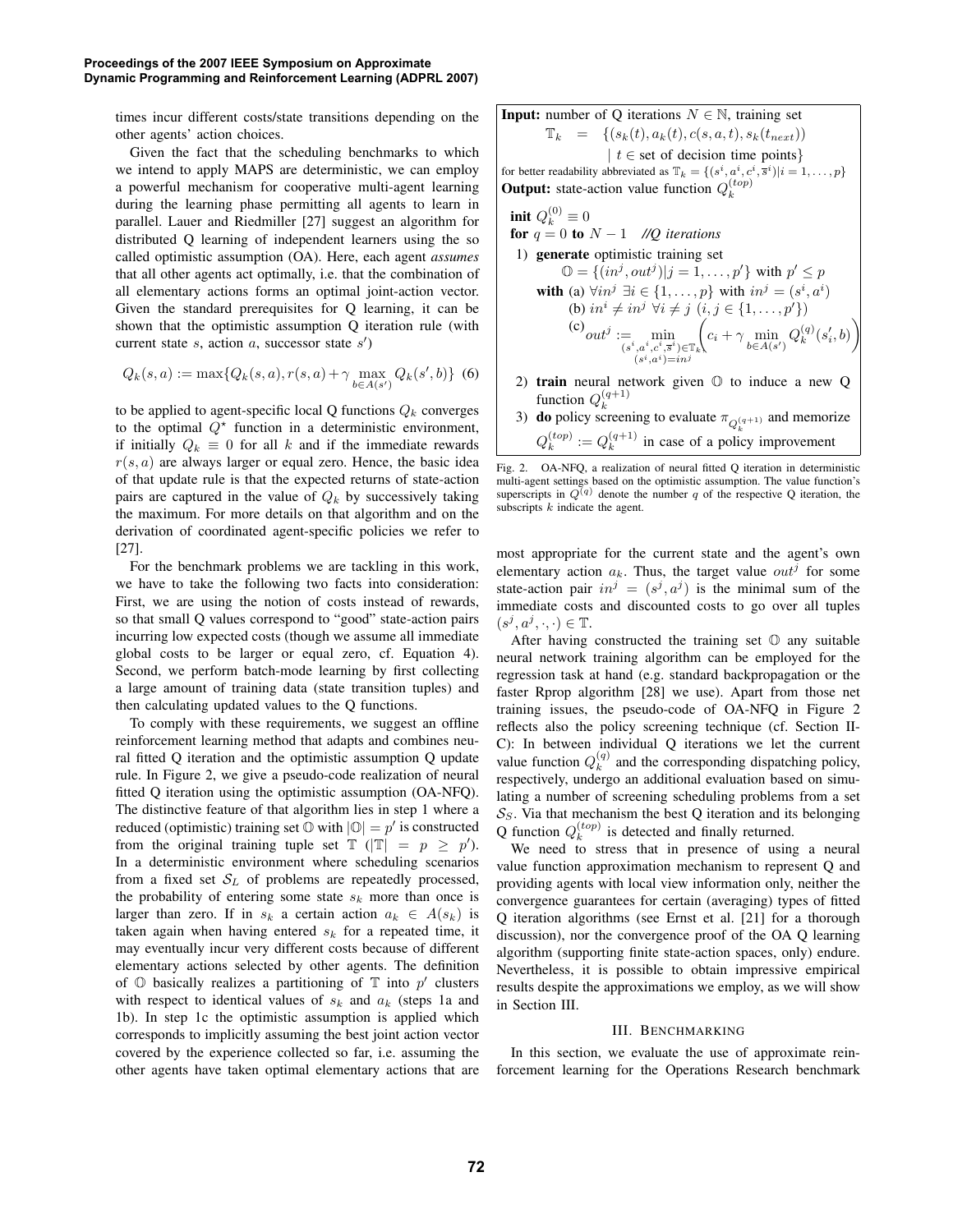problems that are in the center of our interest. In particular, we want to address the questions, if it is possible to use the MAPS approach, utilizing the algorithms we have described in Section II, to let the agents acquire high-quality dispatching policies for problem instances of current standards of difficulty. Furthermore, we want to investigate, whether the learnt policies generalize to other, similar benchmark problems, too.

Benchmark problems abz7-9 were generated by Adams et al. [29], problems orb1-9 are from Applegate and Cook [30], and finally, problems la01-20 are due to Lawrence [31].

## *A. Preliminary Remarks*

Within this evaluation, we compare three different types of algorithms to solve scheduling problems, each of them being subject to different restrictions.

- 1) **Global View Dispatching Rules** perform reactive scheduling and correspond to the MMDP view on jobshop scheduling. They take local dispatching decisions at the respective resources, but are allowed to get hold of more than just local state information. Instances of this group are the SQNO rule (heuristic violating the local view restriction by considering information of the queue lengths at the resources where the waiting jobs will have to be processed next) or the powerful AMCC rule (heuristic to avoid the maximum current  $C_{max}$  based on the idea to repeatedly enlarge a consistent selection, given a general alternative graph representation of the scheduling problem [12]).
- 2) **Local View Dispatching Rules** perform reactive scheduling as well and make their decisions which job to process next based solely on their local view on the respective resource. In the following, we consider three instances of this group (LPT/SPT rule chooses operations with longest/shortest processing times first, FIFO rule considers how long operations had to wait at some resource).
- 3) The **MAPS approach** presented in this paper.

Additionally, for each benchmark considered, we provide the theoretical optimum, i.e. the makespan of a schedule with minimal makespan. Regarding the restrictions MAPS is subject to (MMDP interpretation of a JSSP with local view) a comparison to group 2) is most self-evident. However, by approaching or even surpassing the performance of algorithms from group 1), we can make a case for the power of the MAPS approach.

## *B. Example Benchmark*

We start with the notorious problem ft10 proposed by Fisher and Thompson published in the book by Muth and Thompson [1], that had remained unsolved for more than twenty years. Here, during the learning phase, MAPS processes  $S_L$  = {*f t*10} repeatedly on the simulated plant, where the agents associated to the ten resources follow *ε*-greedy strategies (*ε* = 0*.*5) and sample experience while adapting their behaviors using the OA-NFQ algorithm in conjunction with the policy



Fig. 3. Learning process for the notorious ft10 problem.

screening method (we set  $S_L = S_S$ , i.e. the screening set contains the same problems as the training set).

Figure 3 visualizes the learning progress for the ft10 instance. We compare the performance the three groups of methods listed in Section III-A plus a purely random dispatching policy. The best solution found by MAPS was discovered after 2920 repeated processings of  $S_L$ . The makespan  $C_{max} = 960$ of the corresponding schedule thus has a relative error of 3*.*2% compared to the optimal schedule. We note that we have detected the optimal learned dispatching policy (represented by the agents' neural networks representing their Q functions) by means of the policy screening method described in Section II-C.

#### *C. Benchmark Suites*

Next, we studied the effectiveness of our agent-based scheduling approach for a large number of different-sized benchmark problem suites, ranging from job-shop scheduling problems with five resources and ten jobs to fifteen resources and twenty jobs. We allowed the agents to sample training data tuples in an *ε*-greedy manner for maximally 25000 processings of  $S_L$  with  $S_L = S_S$  and permitted intermediate calls to OA-NFQ  $(N = 20)$  iterations of the Q iteration loop) in order to reach the vicinity of a near-optimal Q function as quickly as possible.

For a better illustration of the findings we have grouped the results on individual benchmark problems into classes with respect to the numbers of resources and jobs to be processed (Figure 4). For the  $5 \times 15$  (la6-10) and  $5 \times 20$  (la11-15) benchmark problems, the optimal solution can be found by our learning approach in all cases, and for the  $5 \times 10$  (la1-5) and  $10 \times 10$  (la16-20, orb1-9) sets, only a small relative error of less than ten percent compared to the optimal makespan remains (3*.*4*/*4*.*0*/*7*.*2%). As to be expected, dispatching rules, even those disposing of more than just local state information (like AMCC or SQNO), are clearly outperformed. For the larger benchmarks (abz) involving 15 resources and 20 jobs per problem instance the relative error increases to 10*.*6%, but the rule-based schedulers can be outperformed still.

## *D. Generalization Capabilities*

To empirically investigate the generalization capabilities of the learned dispatching policies, we designed a further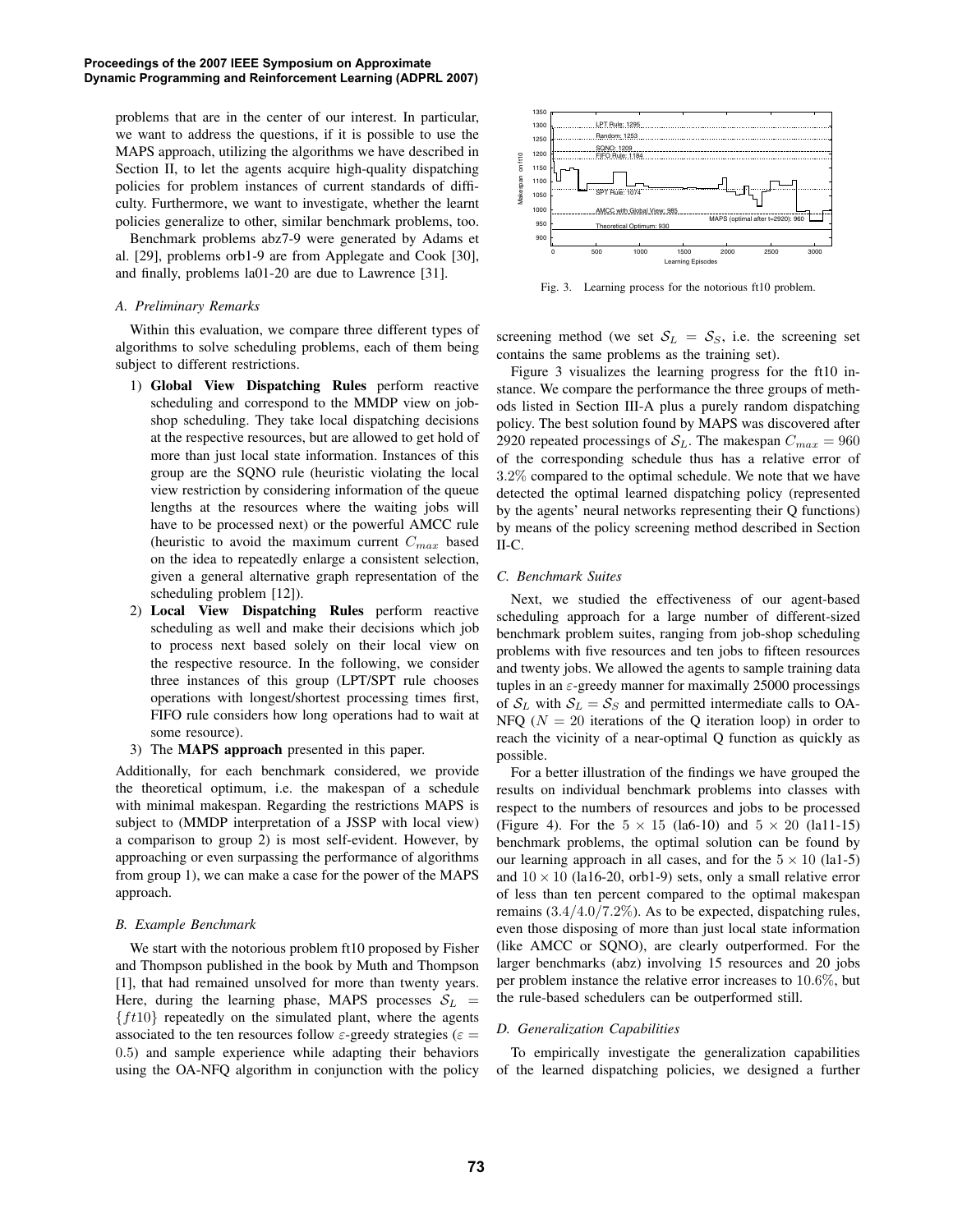

Fig. 4. For different sets of benchmark problems with equal size, this figure visualizes the average performance of different approaches in terms of minimized makespan of the resulting schedules. The results are given relative to the makespan of the optimal schedule (100%, black data series). Data series colored in light gray correspond to static rules having local state information only (group 2), whereas medium gray-colored ones are not subject to that restriction (group 1). The dark gray-colored data series corresponds to the MAPS approach we have suggested (group 3, performance reported belongs to the makespan achieved when *training* for single benchmark problems), which is restricted to the local view, too. Error bars indicate the standard deviations of the relative errors over the problem instances within the respective benchmark problem sets.

| Benchmark Suite Name               | $\sqrt{5} \times 15$ |          | orb                  |              |  |  |
|------------------------------------|----------------------|----------|----------------------|--------------|--|--|
| Problem Instances                  | $la06, \ldots, la10$ |          | $orb1, \ldots, orb9$ |              |  |  |
| <b>FIFO</b><br>Local View          | 1003.6               | 9.4%     |                      | 1164.3 29.6% |  |  |
| LPT                                | 1108.8               | 20.9%    | 1226.1               | 36.5%        |  |  |
| <b>SPT</b>                         | 1054.0               | $14.9\%$ | 1142.6               | 27.1%        |  |  |
| AMCC<br>Global View                | 955.6                | $4.2\%$  | 977.1                | 8.8%         |  |  |
| <b>SONO</b>                        | 1065.4               | $16.1\%$ | 1163.3               | 29.5%        |  |  |
| <b>MAPS</b> (local view)           | 951.6                | $3.7\%$  | 1065.1 18.6%         |              |  |  |
| with Cross-Validation              | 5-fold               |          | 3-fold               |              |  |  |
| Avg. Optimum $(C_{max,opt}^{avg})$ | 917.6                |          | 898.2                |              |  |  |

TABLE I GENERALIZATION CAPABILITIES: DURING ITS APPLICATION PHASE,

MAPS' LEARNED DISPATCHING POLICIES ARE USED FOR PROBLEMS NOT COVERED DURING TRAINING. AVERAGE MAKESPAN AND REMAINING ERRORS RELATIVE TO THE OPTIMUM ARE PROVIDED.

experiment. Here, the learning agents were presented three sets of scheduling problems

- the training set  $S_L$  for the learning phase,
- the screening set  $S_S$  for intermediate policy screening rollouts (as before, we set  $S_L = S_S$ ),
- and an application set  $S_A$  containing independent problem instances to evaluate the quality of the learning results on problem instances the agents have not seen before  $(S_L \cap S_A = \emptyset)$ .

Of course, it would be unrealistic to expect the dispatching policies that were trained using, for instance, a training set with  $5 \times 15$  problems, to bring about reasonable scheduling decisions for very different problems (e.g. for  $10 \times 10$ benchmarks). Therefore, we have conducted experiments for benchmark suites  $S$  consisting of problems with identical sizes that were provided by the same authors. From an applicatory point of view, this assumption is appropriate and purposeful, because it reflects the requirements of a real plant where usually variations in the scheduling tasks to be solved occur according to some scheme and depending on the plant layout, but not in an entirely arbitrary manner.

Moreover, since  $|S|$  is rather small under these premises, we performed  $\nu$ -fold cross-validation on S, i.e. we disjointed S into  $S_L$  and  $S_A$ , trained on  $S_L$  and assessed the performance of the learning results on  $S_A$ , and finally, repeated that procedure *ν* times to form average values.

In Table I we summarize the learning results for a benchmark suite of  $5 \times 15$  problems  $S_{la}^{5 \times 15} = \{laa06, \ldots, \text{la}10\}$ as well as for the more intricate suite of  $10 \times 10$  problems  $S_{orb}^{10\times10} = \{orb1, \ldots, orb9\}$ . We emphasize that the average makespan values reported for MAPS correspond to its performance on independent test problem instances, i.e. to scheduling scenarios that were not included in the respective training sets  $S_L$ <sup>1</sup> during cross-validation. From that numbers (average remaining errors of 3*.*7%*/*18*.*6% compared to the theoretic optimum) it is obvious that all static local view dispatchers, to which MAPS must naturally be compared, are clearly outperformed. Interestingly, for the  $S_{la}^{5\times15}$  problem suite not just dispatching rules working under the same conditions as MAPS, but even the AMCC rule is beaten, which exhaustively benefits from its global view on the plant. For the  $S_{orb}^{10\times10}$  suite, AMCC brings about better performance than MAPS which is logical since it was capable of yielding nearly the same results when training MAPS for single  $10 \times 10$  problem instances in the experiment described in Section III-C.

We expect that, in future work, we will be able to further boost the performance of MAPS. In its current version MAPS can generate schedules of the class  $\mathbb{S}_n$  of *non-delay* schedules exclusively: If a resource has finished processing one operation and has at least one job waiting, the dispatching agent immediately continues processing by picking one of the waiting jobs. From scheduling theory, however, it is known that for certain scheduling problem instances the optimal schedule may be

<sup>&</sup>lt;sup>1</sup>Concerning the performance on the training problem instances from  $S_L$ (these values are not included in Table I), MAPS achieves a relative remaining error of only 0*.*3% for the *la* problems and 13*.*1% for the *orb* problems.